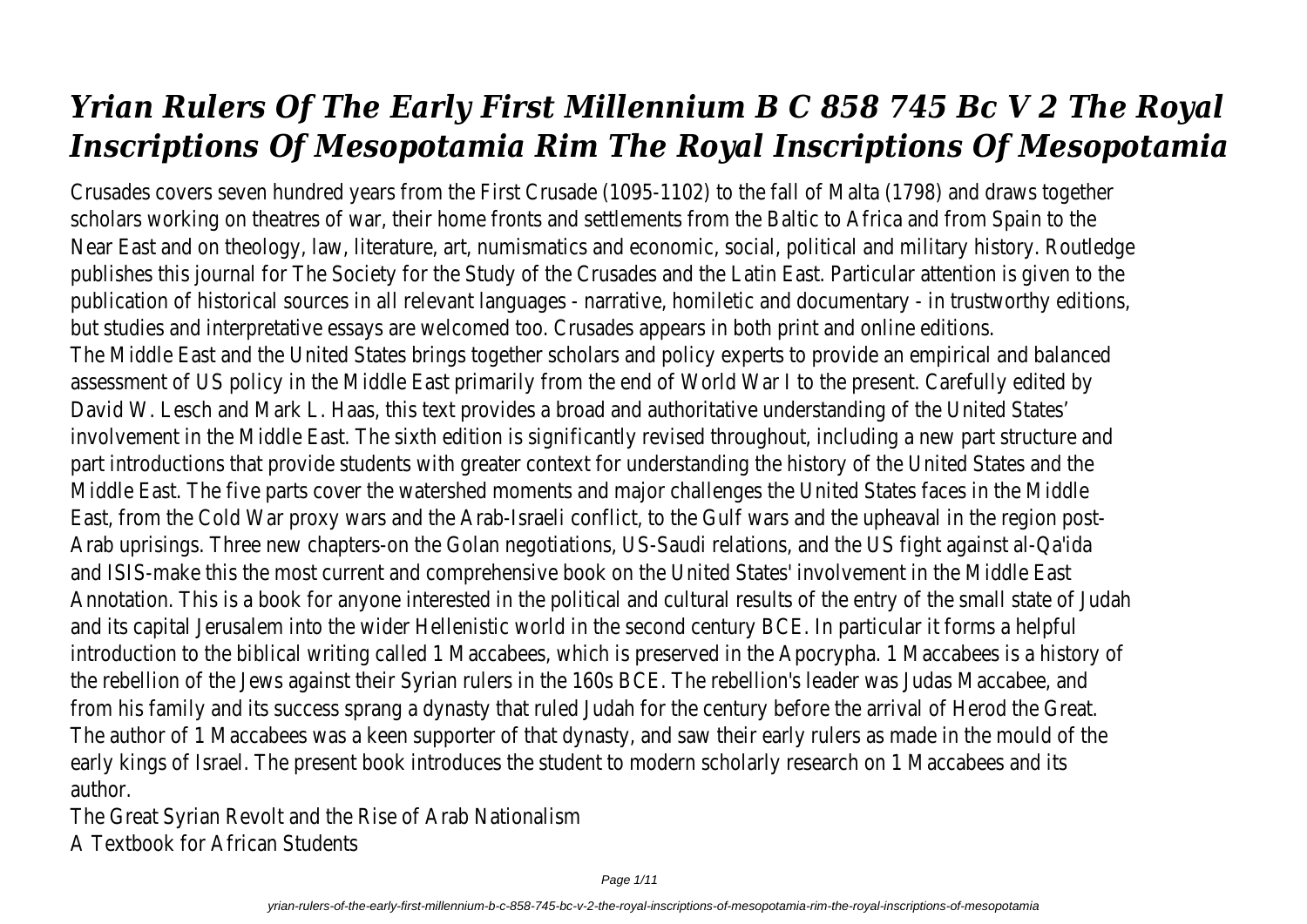## And of the Roman People, from Its Origin to the Invasion of the Barbarians A Manual of Ancient History Ba'ath Versus Ba'ath The New Unger's Bible Dictionary Cross-Cultural Diplomacy in the Period of the Crusades. Translated by Peter M. Holt. Revised, edited and introduced by Konrad Hirschler

Strong nation-states often assume that they can use their military might to intervene in civil wars and otherwise reshape the domestic political order of weaker states. Often, however, as recent history demonstrates, foreign military interventions end up becoming protracted conflicts. This was the case, for example, for the United States in Vietnam, the Soviet Union in Afghanistan, Syria in Lebanon, Israel in Lebanon, South Africa and Cuba in Angola, and India in Sri Lanka. Some of these cases resulted in major setbacks; in others, a greater degree of success was achieved. But in all six, the interventions turned out to be long, complicated, and costly undertakings with far-reaching repercussions. Foreign Military Intervention: The Dynamics of Protracted Conflict brings together prominent scholars in an ambitious and innovative comparative study. The six case studies noted above constitute a diverse set, involving superpowers and regional powers, democracies and non-democracies, neighboring states and distant states, and incumbent regimes and insurgent movements. The book examines both the similarities and the differences among these cases, identifying key patterns and gaining insights both about the individual cases themselves and the dynamics of foreign military intervention in general. Each case study is structured according to three analytical stages of intervention--getting in, staying in, and getting out--and is focused through three levels of analysis: the international system, the domestic context of the intervening state, and the domestic context of the target state. Three additional chapters provide cross-case comparisons along each of the analytic stages, adding depth and richness to the study. A concluding chapter by the editors provides additional perspective on foreign military interventions, integrating major arguments and presenting key theoretical as well as policy-oriented findings. While all six cases are drawn from the Cold War era, the issues raised and dilemmas posed never have been strictly tied to any particular system structure. Indeed, they preceded the Cold War and, as already evident amidst the new and widespread domestic instability of the post-Cold War world, will postdate it. Foreign Military Intervention: The Dynamics of Protracted Conflict thus is a timely, important study of value and relevance both to scholars and policymakers dealing with the challenges of contemporary world politics.

Ba'th Versus Ba'th: The Conflict Between Syria and Iraq, 1968-1989 covers the twenty year period, when the two nations were dominated by the Ba'th political party.

This tightly focused collection of essays, from an invited seminar of international specialists, centres on the question of the apocalyptic worldview around the time of the Maccabean revolt. What was the nature of apocalyptic at this time? Did the Maccabees themselves have a distinct apocalyptic worldview? These questions lead to other, more specific queries: who of the various groups held such a view? Certain of the essays analyse the characteristics of the apocalypses and related literature in this period, and whether the apocalyptic worldview itself gave rise to historical events or, at least, influenced them. The collection begins with two introductory essays. Both the main and short papers have individual responses, and two considered responses by well-known experts address the entire collection. The volume finishes with a concluding chapter by the lead editor that gives a perspective on the main themes and conclusions arising from the papers and discussion.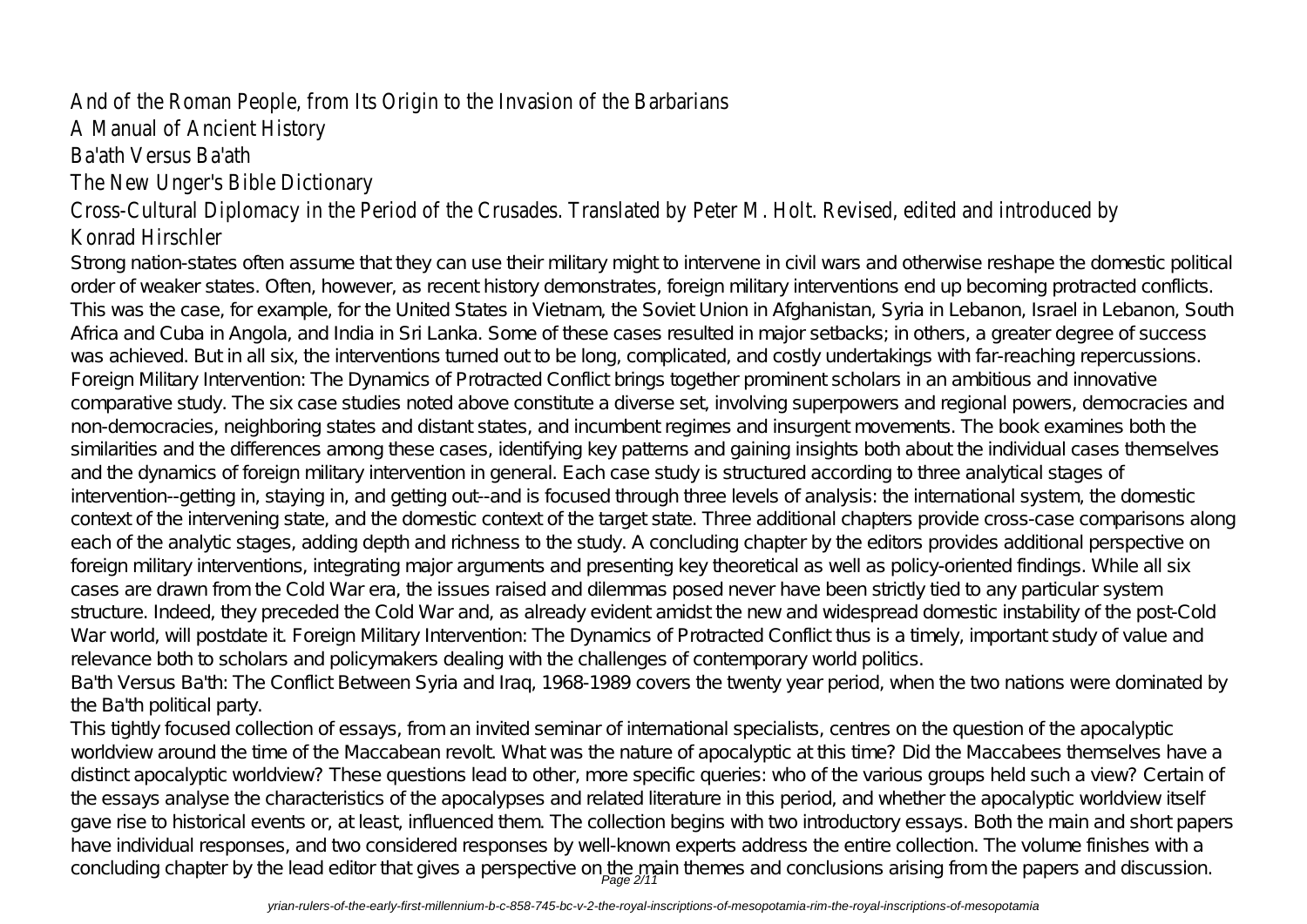A Universal Reference Library, Comprising the Arts and Sciences, Literature, History, Biograhy, Geography, Commerce, Etc., of the World History of Rome and of the Roman People from Its Origin to the Establishment of the Christian Empire Envisioning Islam The Syrian Rebellion Antioch The World Facing Israel, Israel Facing the World The Dynamics of Protracted Conflict

*The best selling study Bible in the King James Version—now updated, with added features. Trusted for 25 years, The King James Study Bible has dependable notes and annotations from scholars you can rely on, led by General Editor Edward Hindson. A clear presentation of conservative Bible doctrine, with the resources you need for knowing God's Word. Features include: NEW: Fresh new page design for enjoyable reading of the Authorized King James text More than 5,700 authoritative and time-tested study notes offer straightforward communication and clear understanding NEW: 48 revised in-text maps and charts - modernized and redrawn for stress-free reference Large, 11-point Bible type for comfort reading no matter how long you spend NEW: Enhanced concordance with added Hebrew and Greek word studies gives deeper insight NEW: Index of Christ and the Gospels NEW: Index of Paul and His Letters NEW: Index of Bible Prophecy Words of Christ in red Doctrinal and archaeological footnotes and personality profiles written by trusted, conservative pastors and Bible teachers Comprehensive book introductions and outlines Center-column references with translation notes Complete index to annotations, doctrinal footnotes, personality profiles, and archaeological sites Part of the Signature Series line of Thomas Nelson Bibles King James Study Bibles sold to date: More than 2.4 million The King James Version—The most successful Bible translation in history with billions of copies published*

*Papers presented at meetings held May 2010 in Rhineland-Palatinate.*

*The present volume unites a series of critical studies devoted to the political, institutional and ideological construction of the Seleukid empire, with particular focus on the complex interplay between the Seleukids' Greco-Macedonian background and their Achaimenid heritage. In order to explore whether, and the extent to which, the Seleukids can be considered heirs to the Achaimenids and precursors of the Parthians, and to what extent they simply 'imported' cultural and political behavioural patterns developed in Greece and Macedonia, the studies united here adopt a decidedly interdisciplinary and diachronic approach. 00They investigate diverse fields, including the construction of the Seleukid royal court; the title of 'Great King'; the prosopography of early Seleukid Iran; the integration of the 'Upper Satrapies' into the new Seleukid empire; the continued importance of the Iranian religions under the early Seleukids; the reign of the Persian Frataraka; the 'feudalisation' of the Seleukid empire under Antiochos III; the construction of a Hellenistic gymnasion in Seleukid Jerusalem; the importance of the Seleukid kingdom as model for Eunous' Sicilian slave-state; the evolution of the Syrian civic elite; and*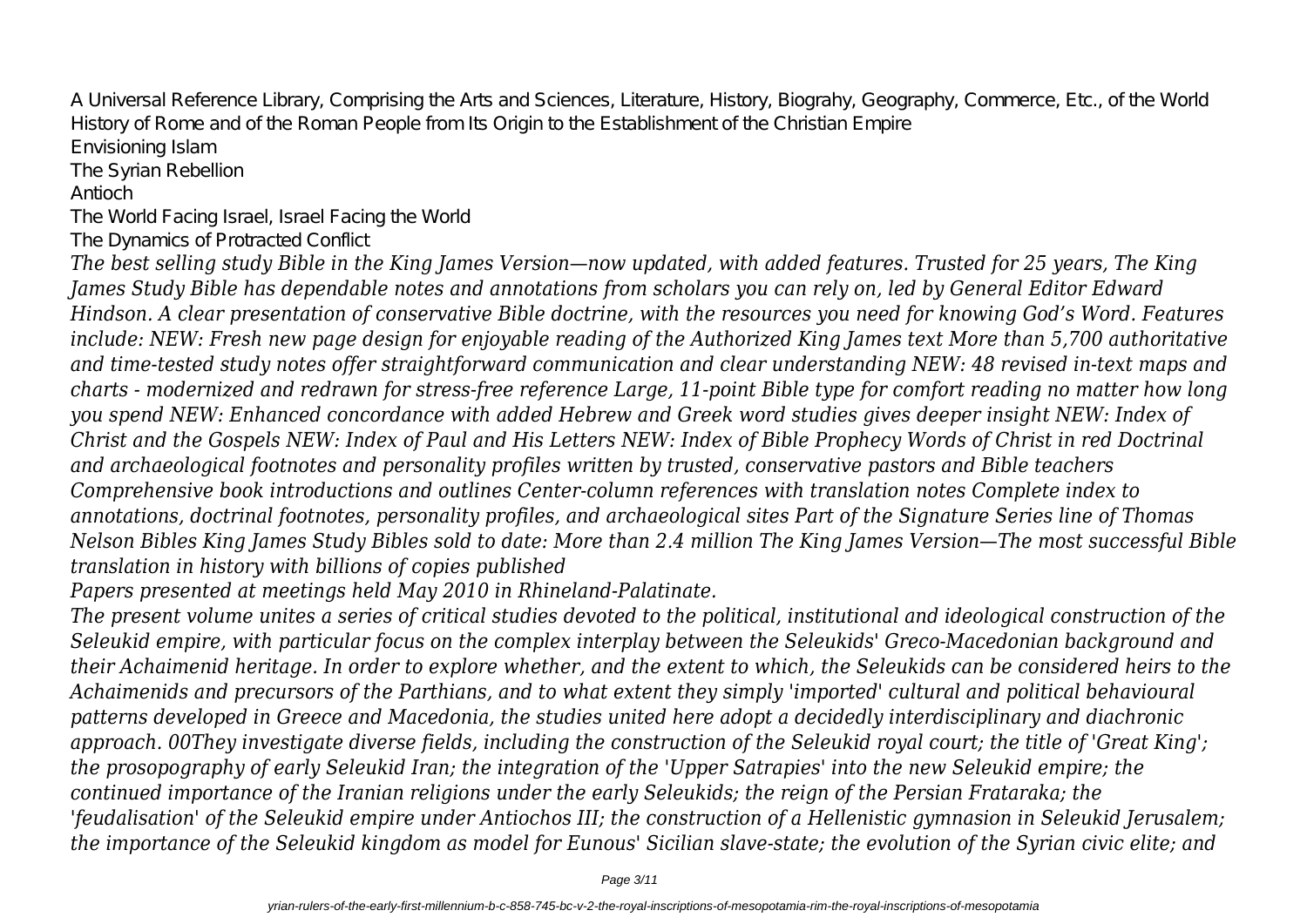*the potential influence of Seleukos' royal propaganda on the religious self-legitimation of Augustus. Finally a general comparison is proposed between the Seleukid empire and 19th century European colonialism.*

*The Conflict Between Syria and Iraq*

*Cylinder Seals of Third Millennium Syria*

*Culture, Language and Religion Between Anatolia and the Aegean*

*History of Rome*

*Beginning from Jerusalem*

*A Universal Reference Library, Comprising the Arts and Sciences, Literature, History, Biography, Geography, Commerce, Etc., of the World*

*Alliances and Treaties between Frankish and Muslim Rulers in the Middle East*

This book is the most comprehensive treatment of the art of Syria in the third millennium B.C. It is a catalogue of nearly 600 seals from Tell Brak, combined with a general study of the comparative material. It is both a basic word of reference and a new synthesis of the Syrian Early Bronze Age. relate to taxation during the New Kingdom.

A historical study of the 1925 revolt against French rule in Syria, and how it established a new popular nationalism that helped shape the Middle East. The Great Syrian Revolt of 1925 was the first mass movement against colonial rule in the Middle East. Mobilizing peasants, workers, and army veterans, it was also the region's largest and longest-lasting anti-colonial insurgency during the inter-war period. Though the revolt failed to liberate Syria from French occupation, it provided a model of popular nationalism and resistance that remains potent in the Middle East today. Each subsequent Arab uprising against foreign rule has repeated the language and tactics of the Great Syrian Revolt. In this work, Michael Provence uses newly released secret colonial intelligence sources, neglected memoirs, and popular memory to tell the story of the revolt from the perspective of its participants. He shows how Ottomansubsidized military education created a generation of leaders who rebelled against both the French Mandate rulers of Syria and the Syrian elite who helped the colonial regime. This new popular nationalism was unprecedented in the Arab world. Provence shows compellingly that the Great Syrian Revolt was a formative event in shaping the modern Middle East.

The first Christians to encounter Islam were not Latin-speakers from the western Mediterranean or Greek-speakers from Constantinople but Mesopotamian Christians who spoke the Aramaic dialect of Syriac. Under Muslim rule from the seventh century onward, Syriac Christians wrote the most extensive descriptions extant of early Islam. Seldom translated and often omitted from modern historical reconstructions, this vast body of texts reveals a complicated and evolving range of religious and cultural exchanges that took place from the seventh to the ninth century. The first book-length analysis of these earliest encounters, Envisioning Islam highlights the ways these neglected texts challenge the modern scholarly narrative of early Muslim conquests,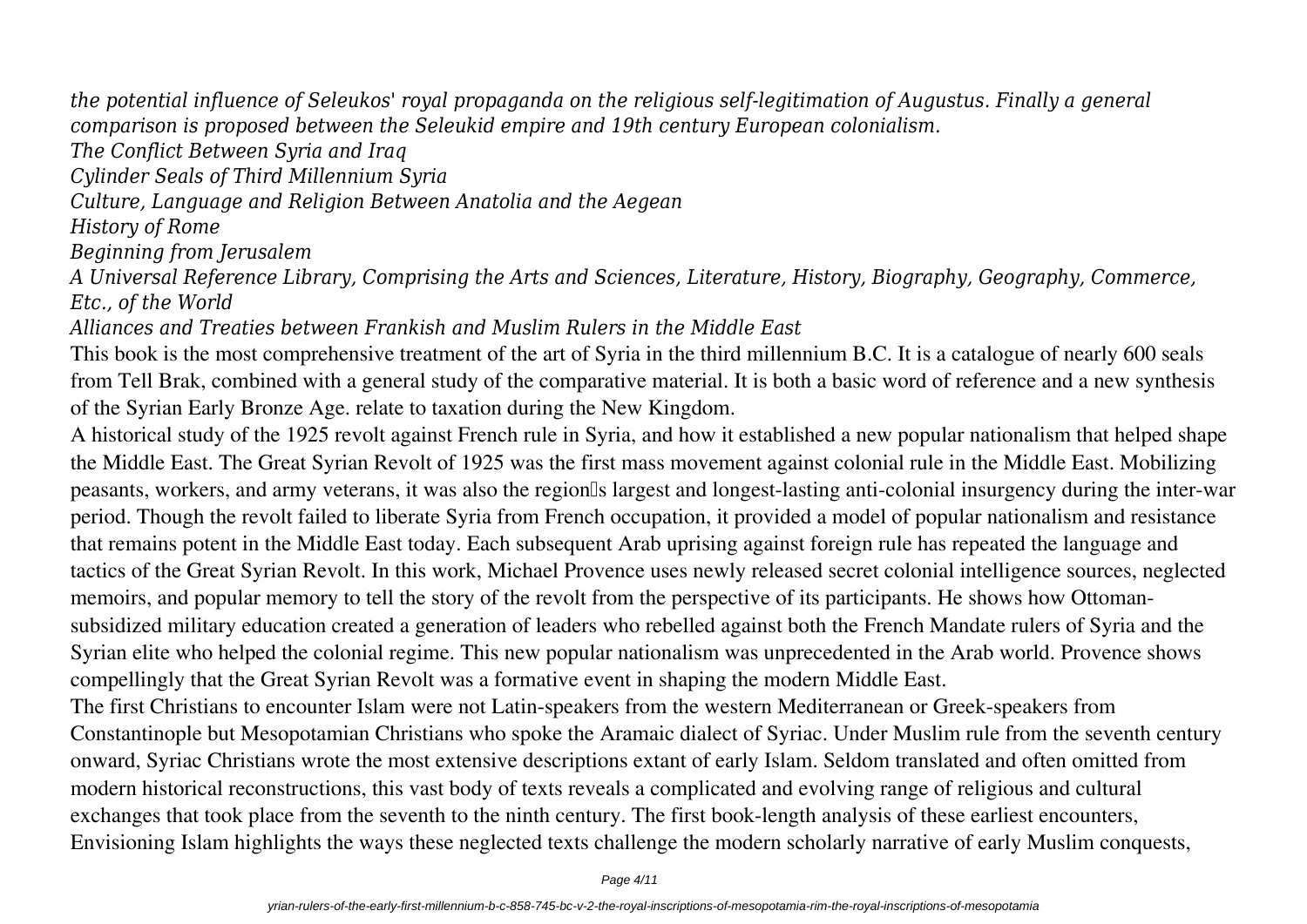rulers, and religious practice. Examining Syriac sources including letters, theological tracts, scientific treatises, and histories, Michael Philip Penn reveals a culture of substantial interreligious interaction in which the categorical boundaries between Christianity and Islam were more ambiguous than distinct. The diversity of ancient Syriac images of Islam, he demonstrates, revolutionizes our understanding of the early Islamic world and challenges widespread cultural assumptions about the history of exclusively hostile Christian-Muslim relations.

Luwian Identities

Cosmopolitanism and Empire

Literature and Theology

Orientalia: Vol. 77, No. 2

From the Remotest Times to the Overthrow of the Western Empire, A.D. 476

Foreign Military Intervention

Egyptian Iconography on Syro-Palestinian Cylinder Seals of the Middle Bronze Age

\*Includes pictures \*Includes ancient accounts \*Includes online resources and a bibliography for further reading On his deathbed, some historians claim that when he was pressed to name a successor, Alexander the Great muttered that his empire should go "to the strongest." Other sources claim that he passed his signet ring to his general Perdiccas, thereby naming him successor, but whatever his choices were or may have been, they were ignored. Alexander's generals, all of them with the loyalty of their own corps at their backs, would tear each other apart in a vicious internal struggle that lasted almost half a century before four factions emerged victorious: Macedonia, the Seleucid Empire in the east, the Kingdom of Pergamon in Asia Minor, and the Ptolemaic dynasty in Egypt. During the course of these wars, Alexander's only heir, the posthumously born Alexander IV, was murdered, extinguishing his bloodline for ever. Despite the infighting among them, one thing Alexander's generals did agree upon was their Hellenistic culture. Most famously, Ptolemy's line firmly established the Hellenistic culture of the Greeks while ruling over Egypt, and by marrying within their family line, the Ptolemaic pharaohs kept their Hellenistic heritage until the very end of Ptolemy's line, which died with Cleopatra in 30 BCE. Although the Seleucid Empire is less well known, Alexander's general Seleucus was no less successful in "Hellenizing" Persia and parts of Asia Minor. The Greek influence is still readily visible in the region thousands of years later. Anthropologists have found that some of the earliest Buddha statues constructed in India bear an uncanny resemblance to Ancient Greek depictions of Apollo, and local legend has it that the wild olive trees that grow in some regions of Afghanistan sprang from the olive seeds that Macedonian soldiers spat out on the march - not to mention the presence of Balkan features such as red hair and blue eyes among a significant amount of the locals there to this day. Legends of Alexander crop up amid the popular mythology of half the world, and while some among the Persian Empire called him "the accursed," it is now widely believed that the story of the prophet Dhul-Qarnayn ("The Two-Horned One") in the Qur'an is a reference to Alexander. For a time, the Seleucids commanded the largest empire in the world as it stretched from the high plains and deserts of what is now Afghanistan in the east to parts of the Levant and Asia Minor in the west. The empire's early kings were strong and shrewd and committed to the ideas of Hellenism as much as holding power and expanding the realm of their empire, but later rulers did not prove as capable. In time, the Seleucid royal house often descended into orgies of violence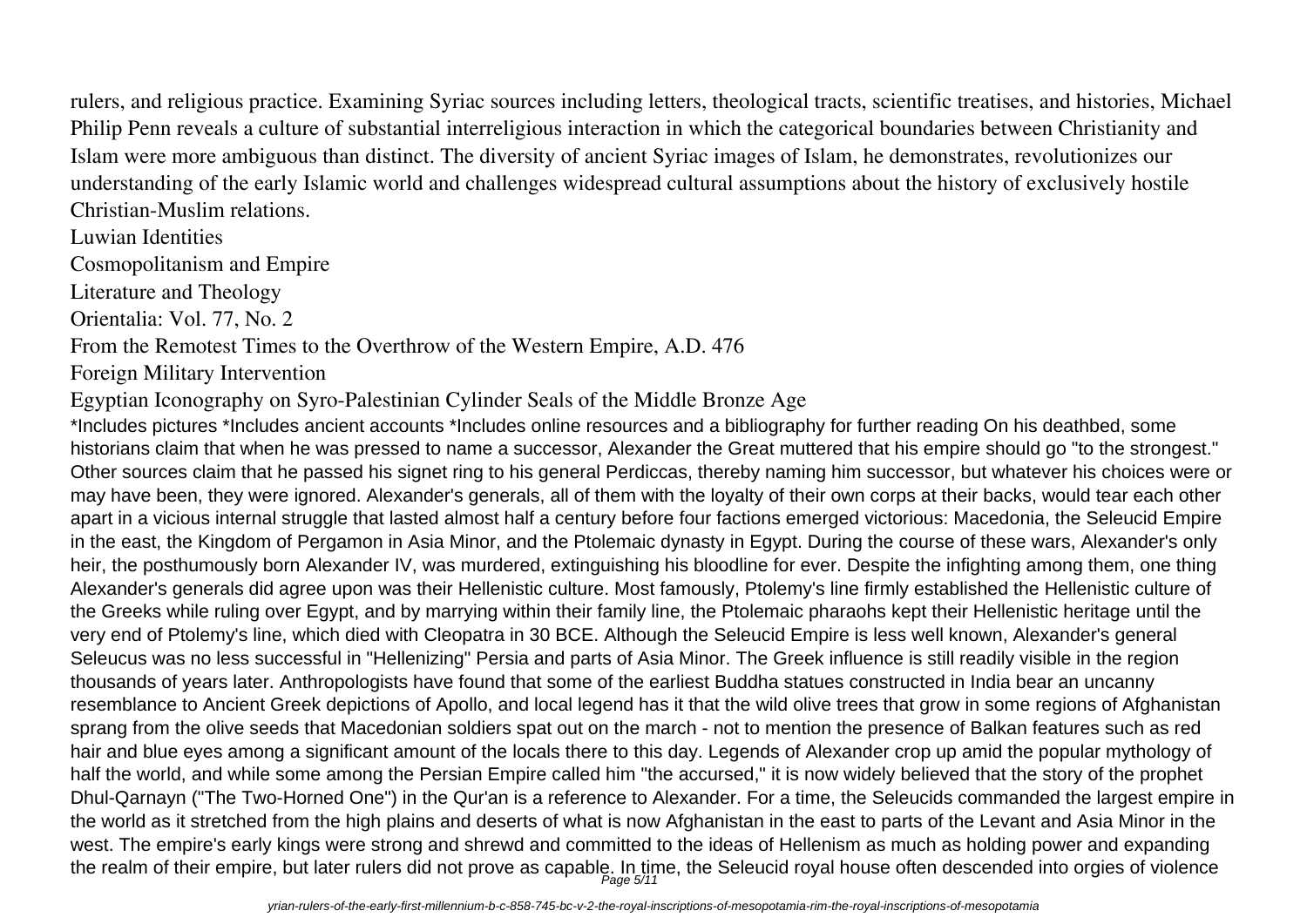which were driven by ambitious men and women. Antioch served as the most important city of the Seleucid kingdom from the 3rd century BCE onwards, and by the 1st century CE Antioch had grown into a well-fortified and cosmopolitan Roman city, famous throughout the Roman Empire alongside its neighboring town of Daphne. This rich, beautiful city was the setting of the major gods, goddesses, myths, and legends of the Classical world; a city beloved by divine and mortal, pagan and Christian alike. This was approximately the same time that the Christian Church was founded in Antioch by those fleeing Jerusalem after the martyrdom of Saint Stephen, and it was from this city that Saint Paul left on his missionary journeys. Antioch continued to serve as an iconic Christian city during the Crusades. It was one of the first cities to be captured by the European armies of the First Crusade, and from that point forward, two powerful dynasties - the house of Hauteville and the house of Poitiers - ruled from there over the principality of Antioch.

Fouad Ajami offers a detailed historical perspective on the current rebellion in Syria. Focusing on the similarities and differences in skills between former dictator Hafez al-Assad and his successor son, Bashar, Ajami explains how an irresistible force clashed with an immovable object: the regime versus people who conquered fear to challenge a despot of unspeakable cruelty.

The Second Crusade (1145-49) was an unprecedented attempt to expand the borders of Christianity in the Holy Land, the Baltic, and the Iberian peninsula. This wide-ranging collection offers a series of original interpretations of new and partially explored evidence of the crusade. The essays examine the planning, execution, and consequences of the crusade for Western Europe, the Crusader States of the Holy Land, and the Muslim Near East.

The History and Legacy of the Ancient Syrian Kingdom During the Bronze Age

Between Political Formation and Literary Revision

A Select Chronology and Background Documents Relating to the Middle East (first Revised Edition) ... May 1969

Christianity in the Making, Vol 2

KJV Study Bible, eBook

A History of the Jewish People

Scope and Consequences

Current scholarly debate over the historical character of David's rule generally considers the biblical portrait to represent David as king of Judah first, and subsequently over "all Israel." The ninth-century Tel Dan inscription, which refers to the "House of David" (byt dwd), is often taken as evidence for the dynasty of Judah. Mahri Leonard-Fleckman argues, however, that references to Judah in the story of David as king do not suffice to constitute a coherent stratum of material about Judah as a political entity. Comparing the "house of . . ." terminology in the ninth-century Tel Dan inscription with early first-millennium Assyrian usage, then giving close examination to the "house of David" materials in 2 Samuel and 1 Kings, she understands the "house of David" as a small body politic connected to David, but distinct from any Judean dynastic context. One implication is that the identification of Judah as a later southern kingdom may have less to do with an Israelite secession from Jerusalem than with an Israelite rejection of David's lineage and the subsequent redactional creation of Judah-centric language on the part of a Davidic coterie. Leonard-Fleckman's arguments suggest a rethinking of the rise of monarchy in Israel.<br>Page 6/11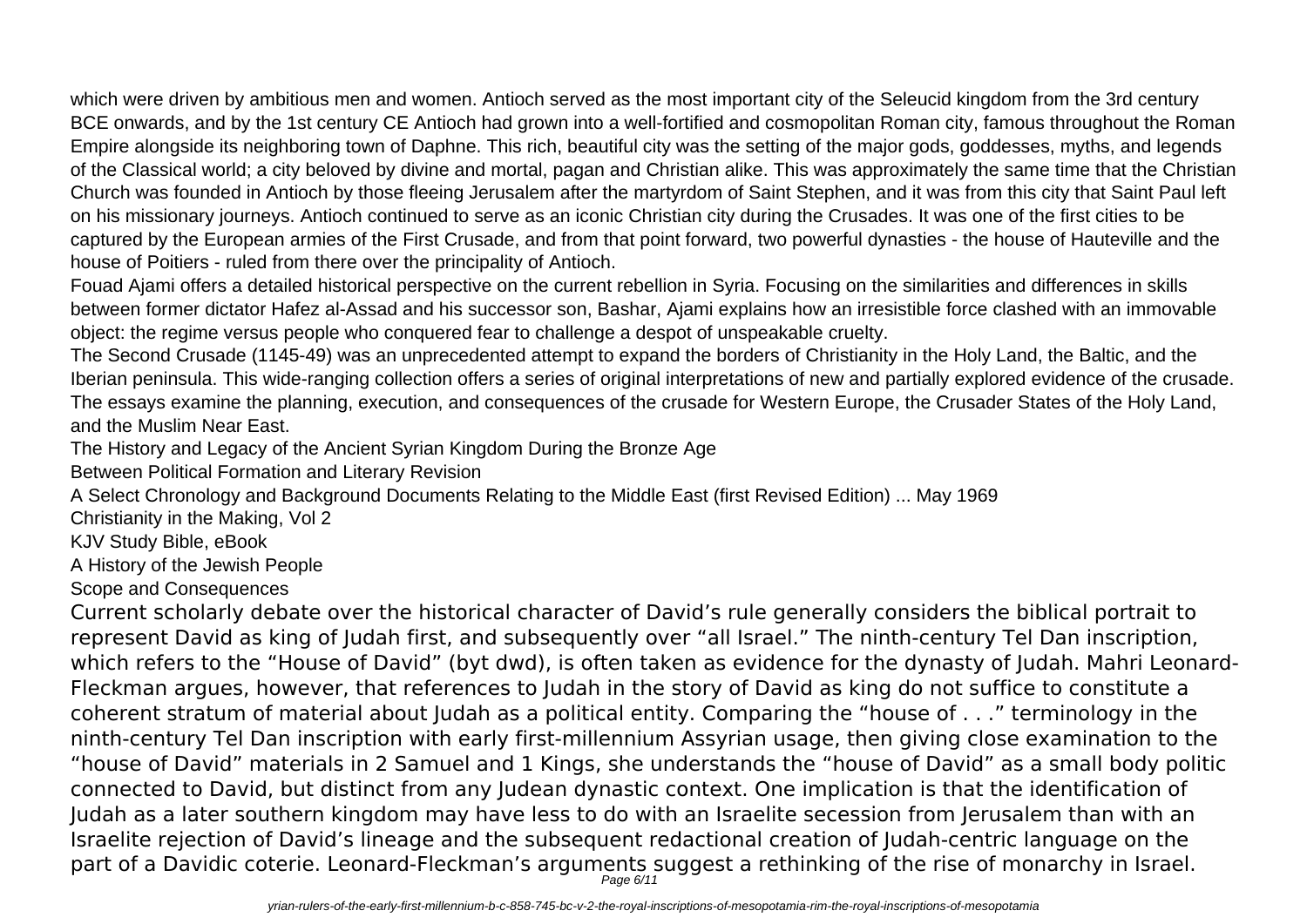The Luwians inhabited Anatolia and Syria some three thousand years ago. The present collective volume addresses the questions of their homeland, material and spiritual culture, and relationship with neighbors. It strives to promote Luwian studies as a new interdisciplinary research field.

eBook now easier to navigate than ever Unger's Bible Dictionary has been one of the best-selling Bible dictionaries on the market since its introduction in 1957. Now, this time-honored classic is more valuable than ever. Updated and expanded by respected Bible authorities including R.K. Harrison, Howard F. Vos, and Cyril J. Barber, The New Unger's Bible Dictionary is packed with the most current scholarship. Plus, the table of contents is enhanced for easy navigation. Readers can jump to any letter and see a full list of words, allowing them to locate any entry within seconds. No more paging through whole sections of the book to find your word. More than 67,000 entries are supplemented with detailed essays, colorful photography and maps, and dozens of charts and illustrations to enhance your understanding of God's Word. Although this volume is based on the New American Standard, extensive cross-referencing makes it useful with all major Bible translations, including the New International, King James, and New King James versions.

Ancient History

Nations of the World: Schmitz, L. Ancient history from the remotest times to the overthrow of the Western empire, A.D. 476

The Orthodox Church in the Byzantine Empire

The Seleucid and Hasmonean Periods and the Apocalyptic Worldview

Universal Rulers, Local Elites, and Cultural Integration in the Ancient Near East and Mediterranean Second Edition

Relations of Power in Early Neo-Assyrian State Ideology

*The first truly comprehensive work on the Byzantine Church in the English language by a seasoned Byzantinist. Theological Studies --*

*The Bible is a collection of 66 books written by many writers over a vast time period, and yet it's the unified Word of God. Available for the first time in the widely-read New International Version® translation, The Open Bible offers clean and easy navigation through the connectivity of Scripture with a time-tested reference system trusted by millions. Plus, The NIV® Open Bible gives you even more access to the truths of the Word with book introductions and outlines that provide context and themes from beginning to end. If you are longing for a deeper understanding of Scripture, this is the Bible for you. Features include: Thorough, easy-to-navigate Topical Index displaying the connections between 8,000+ names, places, concepts, events, and doctrines*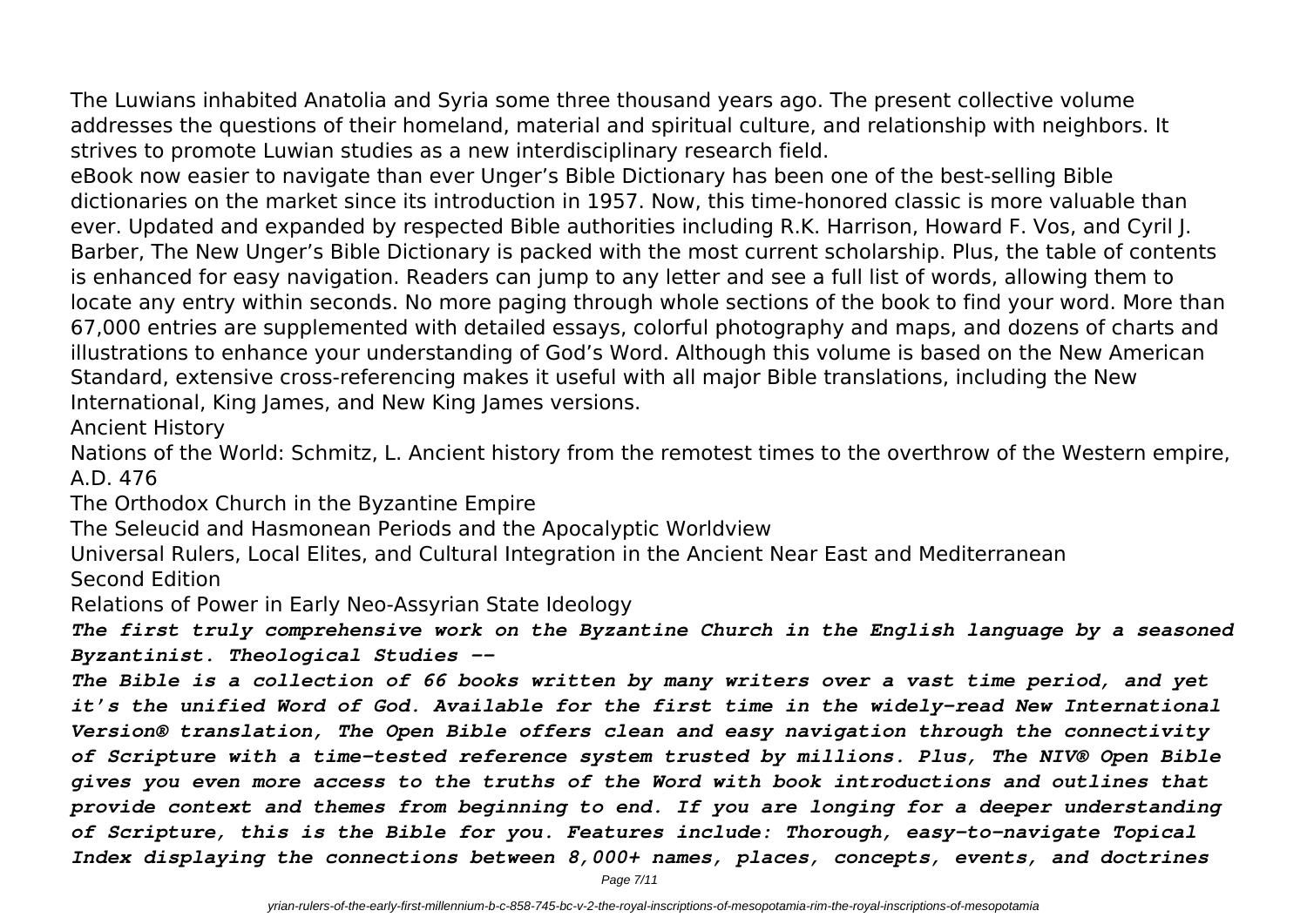*Interactive book introductions and outlines provide historical context, themes, and verse relationships within Scripture Extensive cross-references so you can find related passages and texts Visual Survey of the Bible illustrating an easy-to-follow diagram of Scripture Amazing study aids including a concordance, How to Study the Bible, The Christian's Guide to the New Life, The Scarlet Thread of Redemption, and Prophecies of the Messiah Fulfilled in Christ Clear and readable NIV Comfort Print® in a 9-point print size*

*"This volume traces the development of cosmopolitan cultural techniques through which ancient empires managed difference in order to establish regimes of domination. Its case studies of Near Eastern and Mediterranean empires combine to demonstrate the centrality of cosmopolitanism to the establishment and endurance of trans-cultural political orders"--*

*History of Rome, and of the Roman People*

*Complete Reference System*

*The Second Crusade*

*The Americana*

#### *The History and Legacy of the Ancient Syrian City Established by the Seleucid Empire Images and Politics*

#### *The NIV, Open Bible*

A comprehensive, detailed survey of Jewish politics, religion, economics, and society and of Jewish life and achievement, from the second millennium B.C. through the Diaspora, and in the state of Israel

This volume examines the state ideology of Assyria in the Early Neo-Assyrian period (934-745 BCE) focusing on how power relations between the Mesopotamian deities, the Assyrian king, and foreign lands are described and depicted. It undertakes a close reading of delimited royal inscriptions and iconography making use of postcolonial and gender theory, and addresses such topics as royal deification, "religious imperialism", ethnicity and empire, and gendered imagery. The important contribution of this study lies especially in its identification of patterns of ideological continuity and variation within the reigns of individual rulers, between various localities, and between the different rulers of this period, and in its discussion of the place of Early Neo-Assyrian state ideology in the overall development of Assyrian propaganda. It includes several indexed appendices, which list all primary sources, present all divine and royal epithets, and provide all of the "royal visual representations," and incorporates numerous illustrations, such as maps, plans, and royal iconography.

Gerbern Oegema has long been drawn to the noncanonical literature of early Judaism literature written during the time between the Hebrew Bible and the New Testament (300 b.c.e. 200 c.e.). These works, many of which have been lost, forgotten, and rediscovered, are now being studied with ever-increasing enthusiasm by scholars and students alike. Although much recent

Page 8/11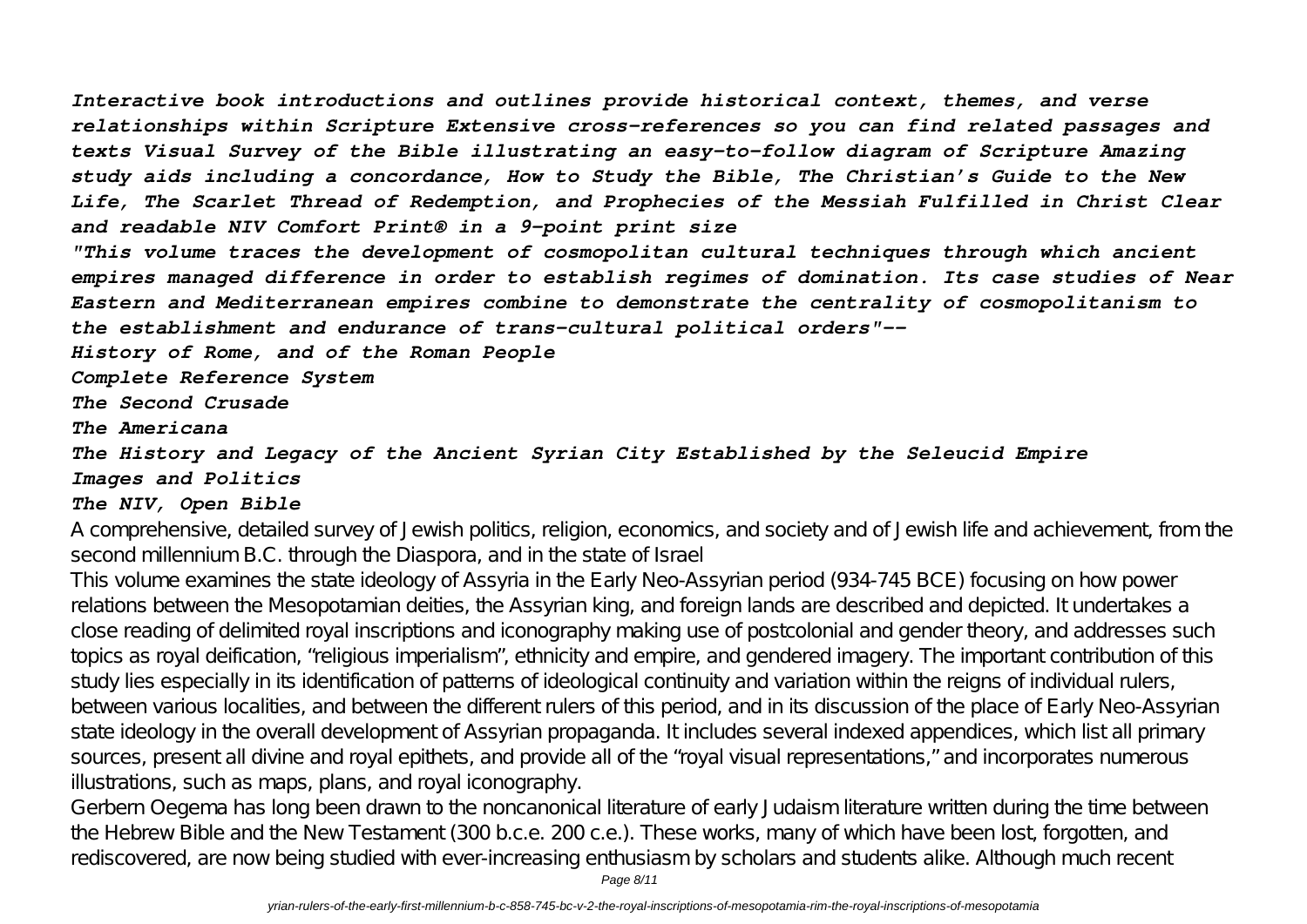attention has been given to the literary and historical merits of the Apocrypha, Pseudepigrapha, and other deutero- and extracanonical writings, Early Judaism and Modern Culture shows that it is also important to study these literary works from a theological perspective. To that end, Oegema considers the reception of early Jewish writings throughout history and identifies their theological contributions to many issues of perennial importance: ethics, politics, gender relations, interreligious dialogue, and more. Oegema demonstrates decisively that these books more than merely objects of academic curiosity have real theological and cultural relevance for churches, synagogues, and society at large today. Through engaging words, Gerbern Oegema invites his readers to appreciate the vibrant and advanced world of the early Jews and how they have left us insights and visions for modern culture. James H. Charlesworth Princeton Theological Seminary In an era when biblical theology is commonly approached from a narrow canonical perspective, Oegema s demonstration of the theological and historical significance of the noncanonical writings of ancient Judaism is refreshing and important. John J. Collins Yale Divinity School Crusades

The Early Glyptic of Tell Brak

The Nations of the World: Ancient history from the remotest times to the overthrow of the western empire, A.D. 476

1 Maccabees

From Its Origin to the Invasion of the Barbarians and Fall of the Empire

The Middle East and the United States

History, Politics, and Ideologies

*\*Includes pictures \*Includes excerpts of ancient accounts \*Includes a bibliography for further reading The Early Bronze Age in the Near East (c. 3300-2100 BCE) was an era of significant cultural, political, and scientific development. At the same time, city-states became empires, gaining hegemony over the region, and then collapsed, sending Mesopotamia and the Levant into political chaos. The Sumerians were the dominant ethnic group during the first part of the Early Bronze Age Mesopotamia, and the Semitic Akkadians followed them, with the language of the latter became the lingua franca of the Near East for more than a millennium. However, as the Early Bronze Age transitioned into the Middle Bronze Age (c. 2100-1550 BCE), new ethnic groups came to prominence that would once more change the region's political composition. These groups ushered in a new era where the Near East's cultural and economic focus shifted from southern Mesopotamia to central and northern Mesopotamia and the Levant. The primary ethnic group that led this transition was the Amorites, who were originally a collection of nomadic Semitic tribes from the deserts of Arabia. When the Amorites began steadily infiltrating the cities and states of Mesopotamia and Syria around 2000 BCE, they brought a new way of conducting geopolitics in the region while adopting many centuries-old Mesopotamian and Levantine traditions regarding religion literacy and other aspects of culture. The legendary Hammurabi (r. circa 1792-1750 BCE)*

Page 9/11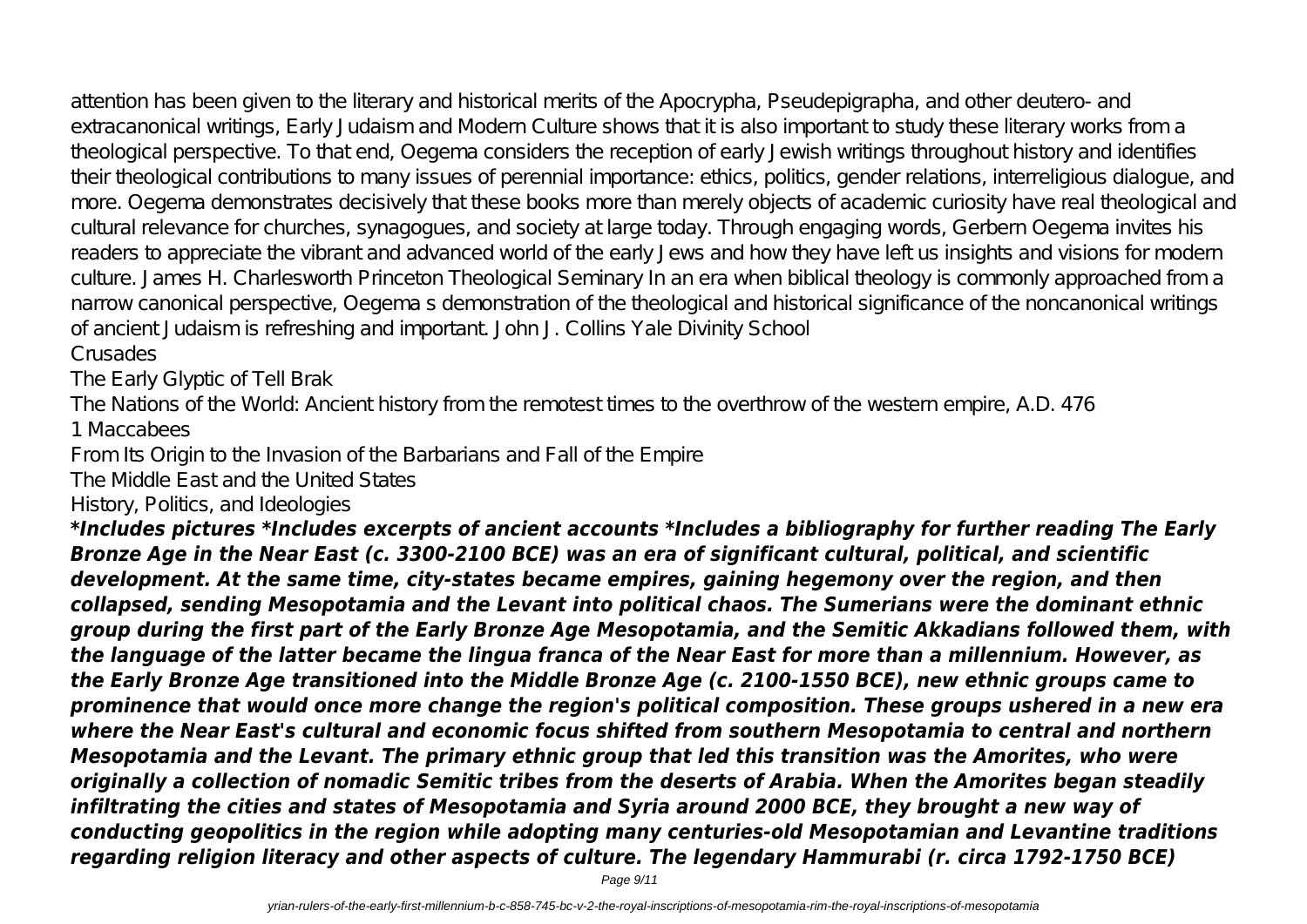*descended from the Amorites and most famously established the First Dynasty of Babylon, but other rulers named Hammurabi also reigned in Mari, Assyria, Yamhad, and Qatna. The Kingdom of Qatna, named for the primary city in the kingdom, was located on the other Amorite states' geographical periphery in the northern Levant but was still a significant participant in the Near East's geopolitical system during the Middle Bronze Age. Although researchers know little about the chronological details of the Qatna kings, a combination of sources from Mari, Egypt, and Qatna itself provide an image of the kingdom's place in the world at the time, and it seems Qatna was every bit as powerful as its brother states in Mesopotamia. Thanks to its location, it was able to withstand the aggression of the more powerful states of Assyria and Babylon. The textual and archaeological evidence shows that Qatna was able to grow and prosper throughout the Middle Bronze Age. As the other Amorite powers collapsed at the onset of the Late Bronze Age (c. 1550-1200 BCE), it was able to stay politically relevant longer by playing the new powers against one another. Eventually, though, Qatna could not stop the march of history, or the armies of Egypt, Mitanni, and Hatti, and Qatna was ultimately leveled, only to be rediscovered over 3,000 years later in the 20th century. Qatna: The History and Legacy of the Ancient Syrian City during the Bronze Age chronicles the dramatic rise and fall of the Syrian city, and what life was like there. Along with pictures depicting important people, places, and events, you will learn about Qatna like never before. Designed as an undergraduate textbook, and shaped by needs of both Muslim and Christian students across Africa, this resource provides a thorough introduction to the history, theology and teaching of early Christianity. Professors Helleman and Gaiya follow Christianity from its inception in Jerusalem through to the decline of the Roman Empire in the Mediterranean and the development of Orthodox churches in the East and in Africa before the arrival of Islam. The book provides an overview of critical historical events, controversies, teaching, and important individuals and movements providing foundational understanding of early developments in Christianity and the general history of antiquity. Students and lecturers will also appreciate the attention given to the role of North African leaders in early Christianity and the impact of major issues on the North African church, such as Gnosticism, Donatism and Arianism. Additional Features: • Introduction to online tools & resources •Survey of the study of early Christianity • Introduction to key historians • Evaluation of recent literature & early Christianity*

*In Christianity in the making, James D.G. Dunn examines in depth the major factors that shaped first-generation Christianity and beyond, exploring the parting of the ways between Christianity and Judaism, the Hellenization of Christianity, and responses to Gnosticism. He mines all the first- and second-century sources, including the New Testament Gospels, New Testament apocrypha, and such church fathers as Ignatius, Justin Martyr, and Irenaeus, showing how the Jesus tradition and the figures of James, Paul, Peter, and John were still esteemed*

Page 10/11